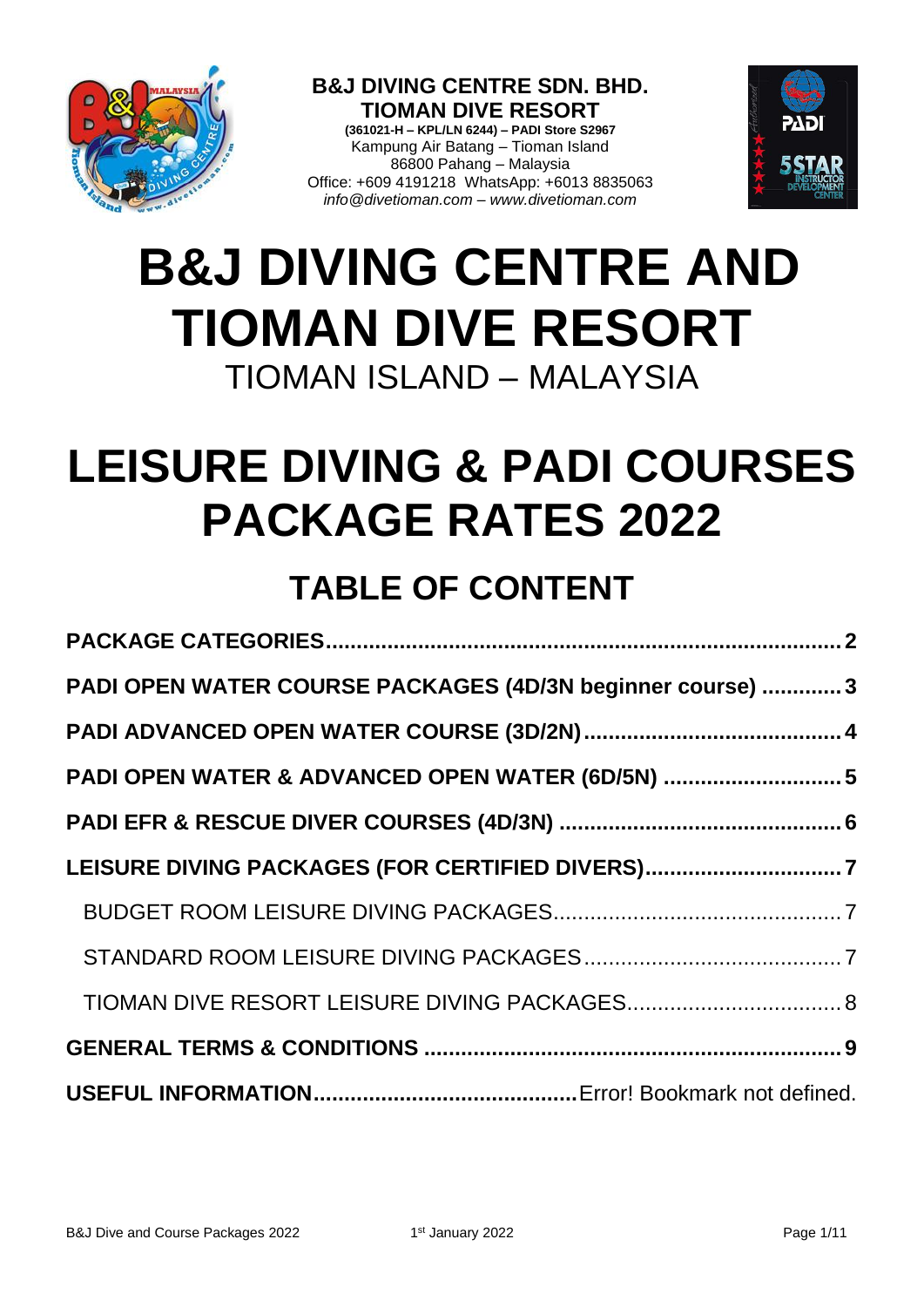

## **PACKAGE CATEGORIES**

#### <span id="page-1-0"></span>o **B&J DORMITORY – air-conditioned dormitory (owned by B&J)**

• Dormitory: 5 bedded dormitory room (female only dorm available) (air-con, ceiling fan, locker, common outside bathroom with 3 toilets and warm water showers, bunk beds)

#### o **STANDARD ROOM – Standard or Superior air-conditioned rooms**

- Single occupancy: 1 double bed
- 
- 
- 
- 
- 
- 
- Double/Twin sharing: 1 double bed or 2 single beds
- Triple sharing: 1 double + 1 single bed
- Quad sharing: 2 double beds
- Room amenities: Air-conditioning, bathroom with warm water shower, towel, balcony, some rooms come with a fridge • Resorts: Based on resorts located next to our dive centre, such as Tioman House Bungalows, Cozy Inn or Fiqthya Chalets

#### o **TIOMAN DIVE RESORT – Deluxe or Executive air-conditioned rooms (owned by B&J)**

- Single occupancy: 1 king bed
- Twin sharing: 2 single beds
- Double sharing: 1 king bed
- Triple sharing: 1 king bed + 1 single bed or 3 single beds
- 
- Quad sharing: 1 queen bed plus 2 single beds
- Room amenities: Air-conditioning, ceiling fan, fridge, kettle, coffee/tea, TV, Satellite TV Channels, DVD Player, safe, wardrobe, warm water shower, hair dryer, balcony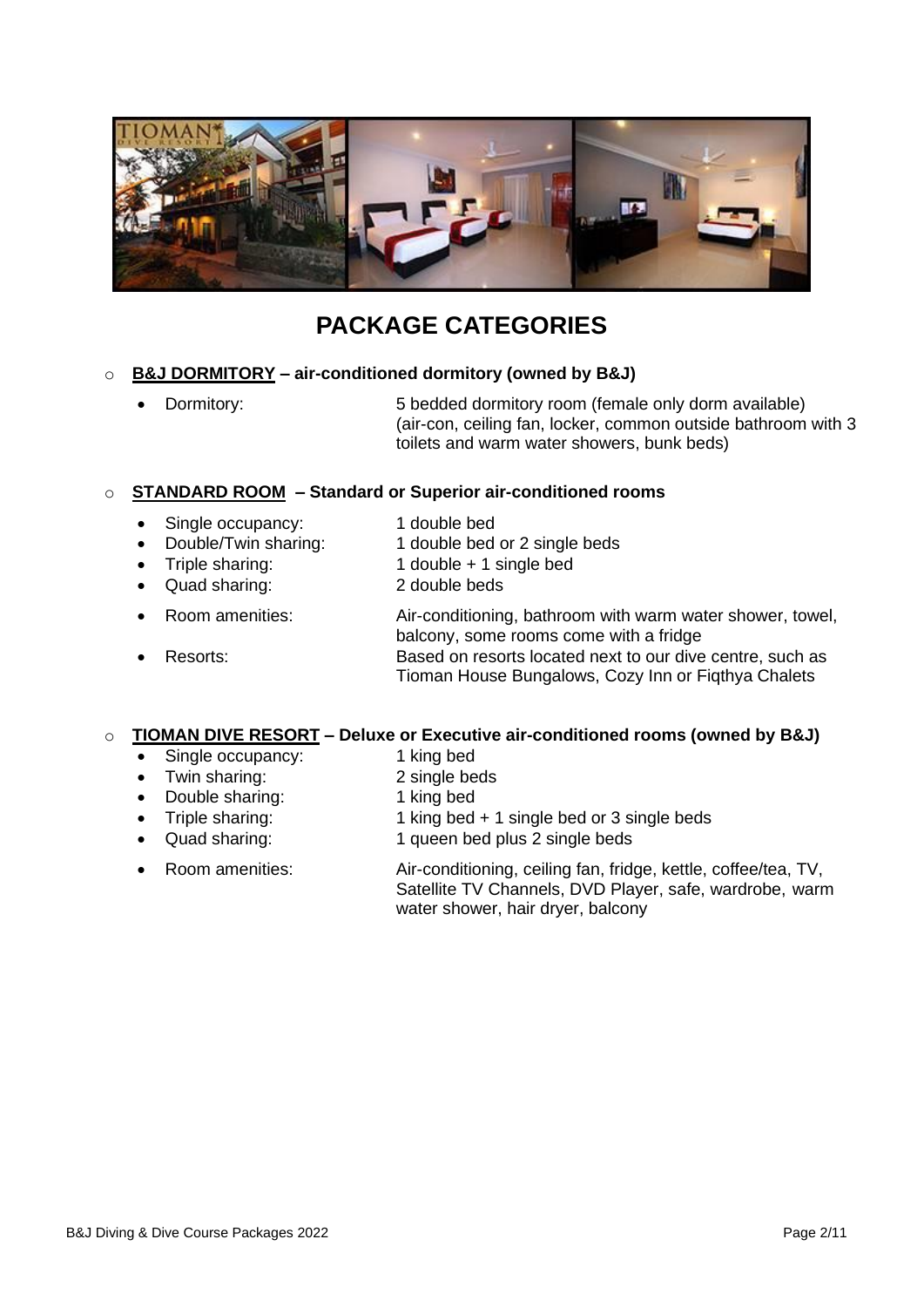## <span id="page-2-0"></span>**PADI OPEN WATER COURSE PACKAGES (4D/3N beginner course)**

#### **Package includes:**

- Three (3) nights' accommodation based on the chosen package
- Breakfast
- PADI Open Water Diver course (aka OWD including certification if mastery is achieved)
- All required course materials (student manual, dive table, logbook) and dive equipment rental
- This course is performance based and finishing times may vary due to individual achievements. Four (4) training days are included in the package. Add-on charges of MYR 300.00/day apply should a student diver need an extra day to complete the performance requirements to get certified.
- **Students must arrive with a morning ferry and depart with an afternoon ferry on the last day to have enough time to complete the course!**

#### **Typical itinerary:**

- Day 1: Arrival with morning ferry, theory, equipment explanation, first dive from pool/shore
- Day 2: Theory, two dives from pool/shore
- Day 3: Theory, two dives from pool/shore, final theory exam
- Day 4: Two dives from the boat (if time permits), certification, departure in the afternoon

#### **Course Prerequisites:**

- Must know how to swim (there will be a 200m swim test or a 300m snorkeling test)
- Must know how to float (there will be a 10minute float test)

## **4D/3N DORMITORY – OWD PACKAGE**

|                                         | <b>Price per person</b> |
|-----------------------------------------|-------------------------|
| B&J Dormitory, up to 5 persons per room | MYR 1.560.00            |

## **4D/3N STANDARD A/C ROOM – OWD PACKAGES**

|                                               | Price per person |
|-----------------------------------------------|------------------|
| Standard A/C room, single occupancy           | MYR 1,860.00     |
| Standard A/C room, <b>double/twin</b> sharing | MYR 1,650.00     |
| Standard A/C room, triple sharing             | MYR 1,610.00     |
| Standard A/C room, quad sharing               | MYR 1,590.00     |

## **4D/3N TIOMAN DIVE RESORT (TDR) – OWD PACKAGES**

| Deluxe or Executive air-conditioned room | Price per person |
|------------------------------------------|------------------|
| TDR Deluxe, single occupancy             | MYR 2,340.00     |
| TDR Deluxe, double/twin sharing          | MYR 1,870.00     |
| TDR Deluxe, triple sharing               | MYR 1,770.00     |
| TDR Deluxe, quad sharing                 | MYR 1,730.00     |
| TDR Executive, single occupancy          | MYR 2,450.00     |
| TDR Executive, double/twin sharing       | MYR 1,930.00     |
| TDR Executive, triple sharing            | MYR 1,800.00     |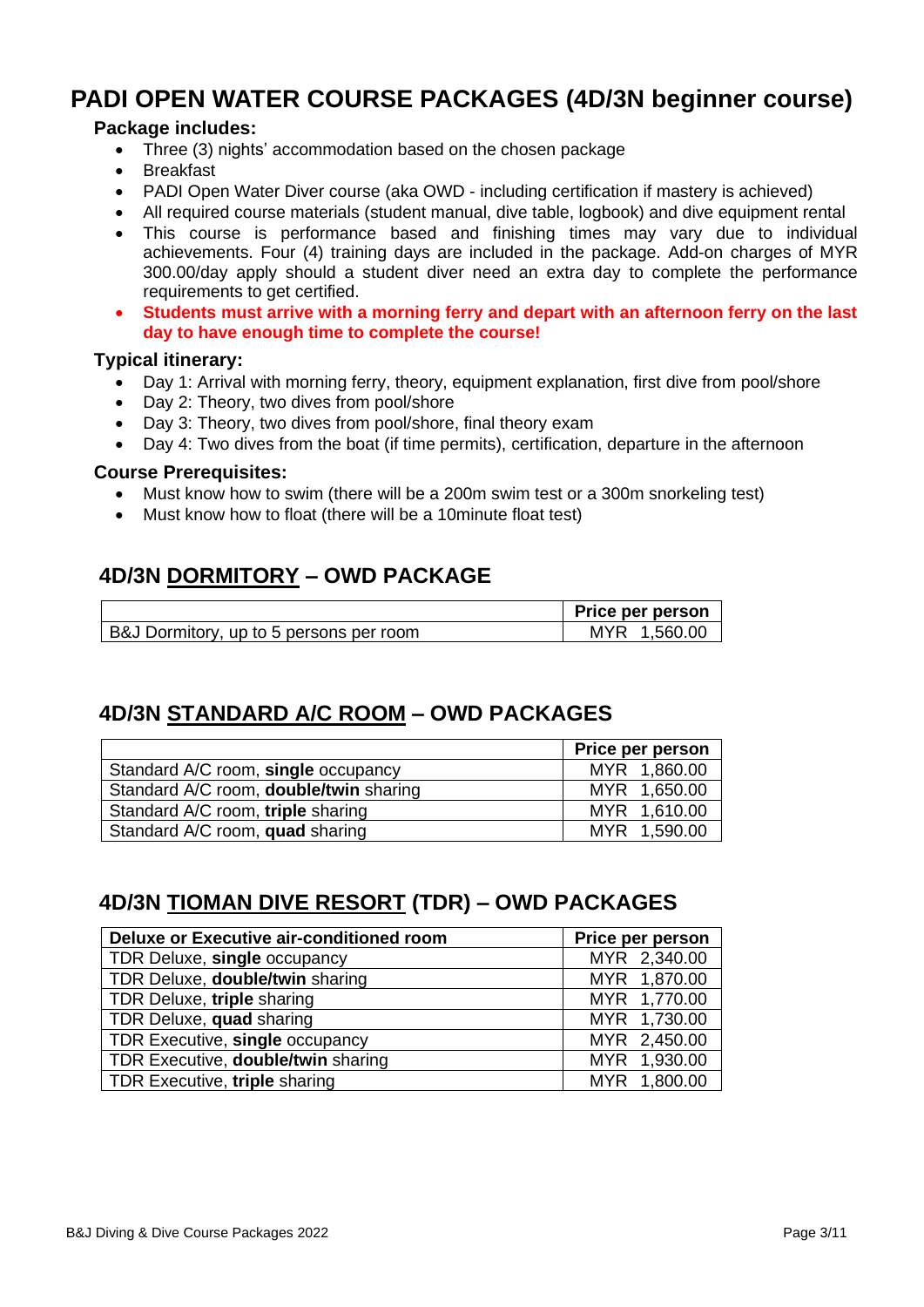## **PADI ADVANCED OPEN WATER COURSE (3D/2N)**

#### <span id="page-3-0"></span>**Package includes:**

- Two (2) nights' accommodation based on the chosen package
- Breakfast
- PADI Advanced Open Water Diver course (aka AOW including certification)
- All required course materials (student manual, dive slate)
- All dive equipment rental if required
- 5 Adventure Dives of which at least two (2) will be boat dives
- **Add-on Enriched Air Nitrox certification for just MYR 450.00!**

#### **Typical itinerary:**

- Day 1: Arrival with morning ferry, theory, two pool/shore dives
- Day 2: Theory, two boat day dives plus a night dive
- Day 3: Free and easy (if all dives conducted on days 1 and 2), departure

#### **Course Prerequisites:**

• Must hold PADI Open Water certification or equivalent

## **3D/2N DORMITORY – AOW PACKAGE**

|                                         | Price per person |
|-----------------------------------------|------------------|
| B&J Dormitory, up to 5 persons per room | MYR 1.290.00     |

## **3D/2N STANDARD A/C ROOM – AOW PACKAGES**

|                                               | Price per person |
|-----------------------------------------------|------------------|
| Standard A/C room, single occupancy           | MYR 1,490.00     |
| Standard A/C room, <b>double/twin</b> sharing | MYR 1,350.00     |
| Standard A/C room, triple sharing             | MYR 1,320.00     |
| Standard A/C room, quad sharing               | MYR 1,310.00     |

## **3D/2N TIOMAN DIVE RESORT (TDR) – AOW PACKAGES**

|                                           | Price per person |
|-------------------------------------------|------------------|
| TDR Deluxe, single occupancy              | MYR 1,830.00     |
| TDR Deluxe, double/twin sharing           | MYR 1,510.00     |
| TDR Deluxe, triple sharing                | MYR 1,440.00     |
| TDR Deluxe, quad sharing                  | MYR 1,410.00     |
| TDR Executive, single occupancy           | MYR 1,910.00     |
| TDR Executive, <b>double/twin</b> sharing | MYR 1,550.00     |
| TDR Executive, triple sharing             | MYR 1,460.00     |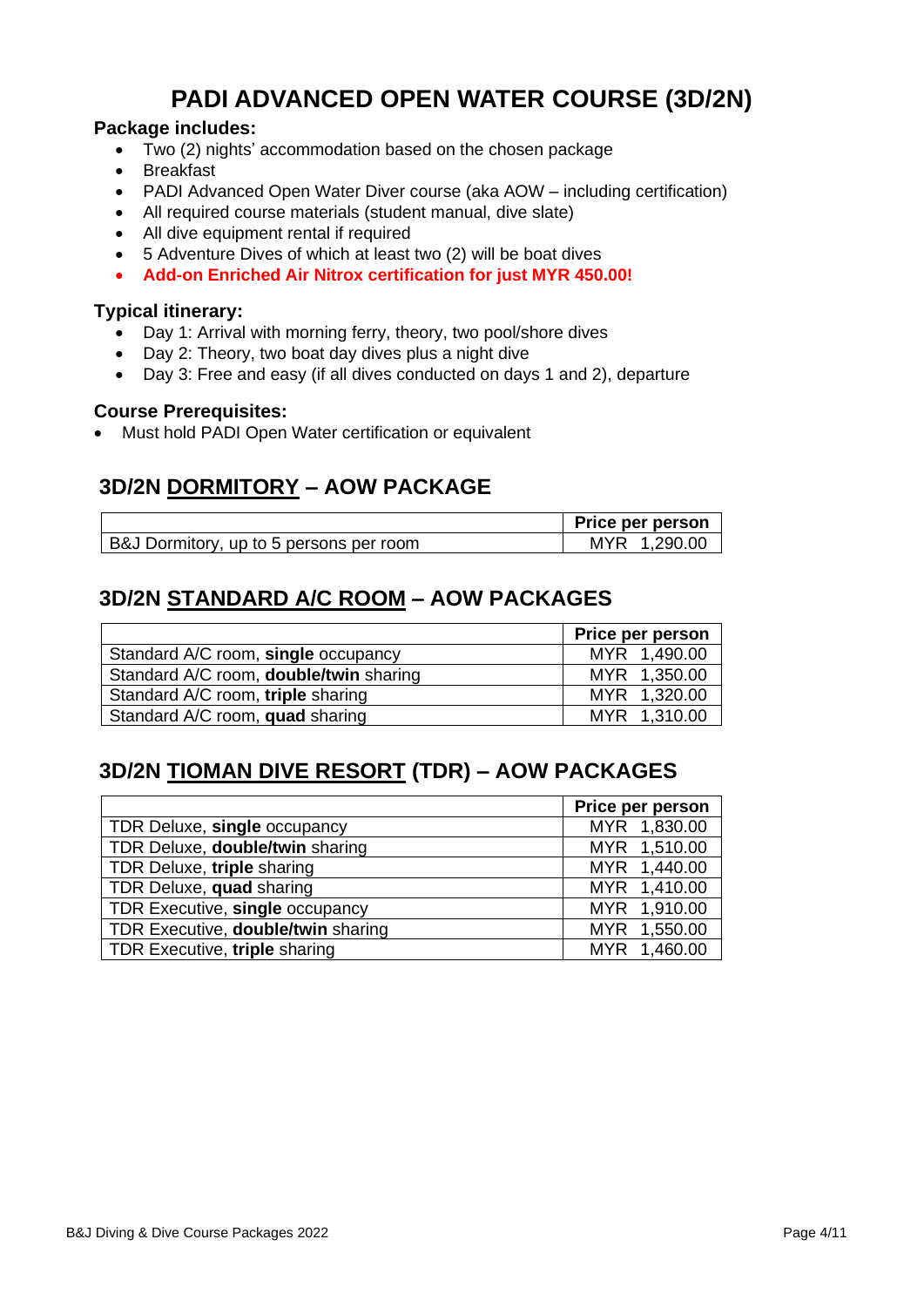## **PADI OPEN WATER & ADVANCED OPEN WATER (6D/5N)**

#### <span id="page-4-0"></span>**Package includes:**

- Five (5) nights' accommodation based on the chosen package
- Breakfast
- PADI Open Water Diver course (including certification if mastery is achieved)
- PADI Advanced Open Water Diver course (including certification if mastery is achieved)
- All required course materials (student manuals, dive slate and tables, logbook) and gear rental
- Up to 5 of the dives to be completed on our dive boat (subject to weather and available time)
- **Add-on Enriched Air Nitrox certification for just MYR 450.00!**
- **Students must arrive with a morning ferry and depart with an afternoon ferry on the last day to have enough time to complete the course!**

#### **Typical itinerary:**

- PADI Open Water Course
	- $\circ$  Day 1: Morning ferry, arrival, theory, briefing, first confined water dive from pool/shore
	- o Day 2: Theory, two pool/shore dives
	- o Day 3: Theory, two pool/shore dives, theory exam
	- o Day 4: Two boat dives, certification
- PADI Advanced Open Water Course
	- o Day 5: Theory, two pool/shore dives, night shore or boat dive
	- o Day 6: Theory, two boat dives, certification and departure in the afternoon

## **6D/5N DORMITORY – OWD & AOW PACKAGE**

|                                         | Price per person |
|-----------------------------------------|------------------|
| B&J Dormitory, up to 5 persons per room | MYR 2,650.00     |

#### **6D/5N STANDARD A/C ROOM – OWD & AOW PACKAGES**

|                                               | Price per person |
|-----------------------------------------------|------------------|
| Standard A/C room, single occupancy           | MYR 3,150.00     |
| Standard A/C room, <b>double/twin</b> sharing | MYR 2,800.00     |
| Standard A/C room, triple sharing             | MYR 2,720.00     |
| Standard A/C room, quad sharing               | MYR 2,700.00     |

## **6D/5N TIOMAN DIVE RESORT (TDR) – OWD & AOW PACKAGES**

|                                    | Price per person |
|------------------------------------|------------------|
| TDR Deluxe, single occupancy       | MYR 3,910.00     |
| TDR Deluxe, double/twin sharing    | MYR 3,150.00     |
| TDR Deluxe, triple sharing         | MYR 2,980.00     |
| TDR Deluxe, quad sharing           | MYR 2,920.00     |
| TDR Executive, single occupancy    | MYR 4,080.00     |
| TDR Executive, double/twin sharing | MYR 3,240.00     |
| TDR Executive, triple sharing      | MYR 3,040.00     |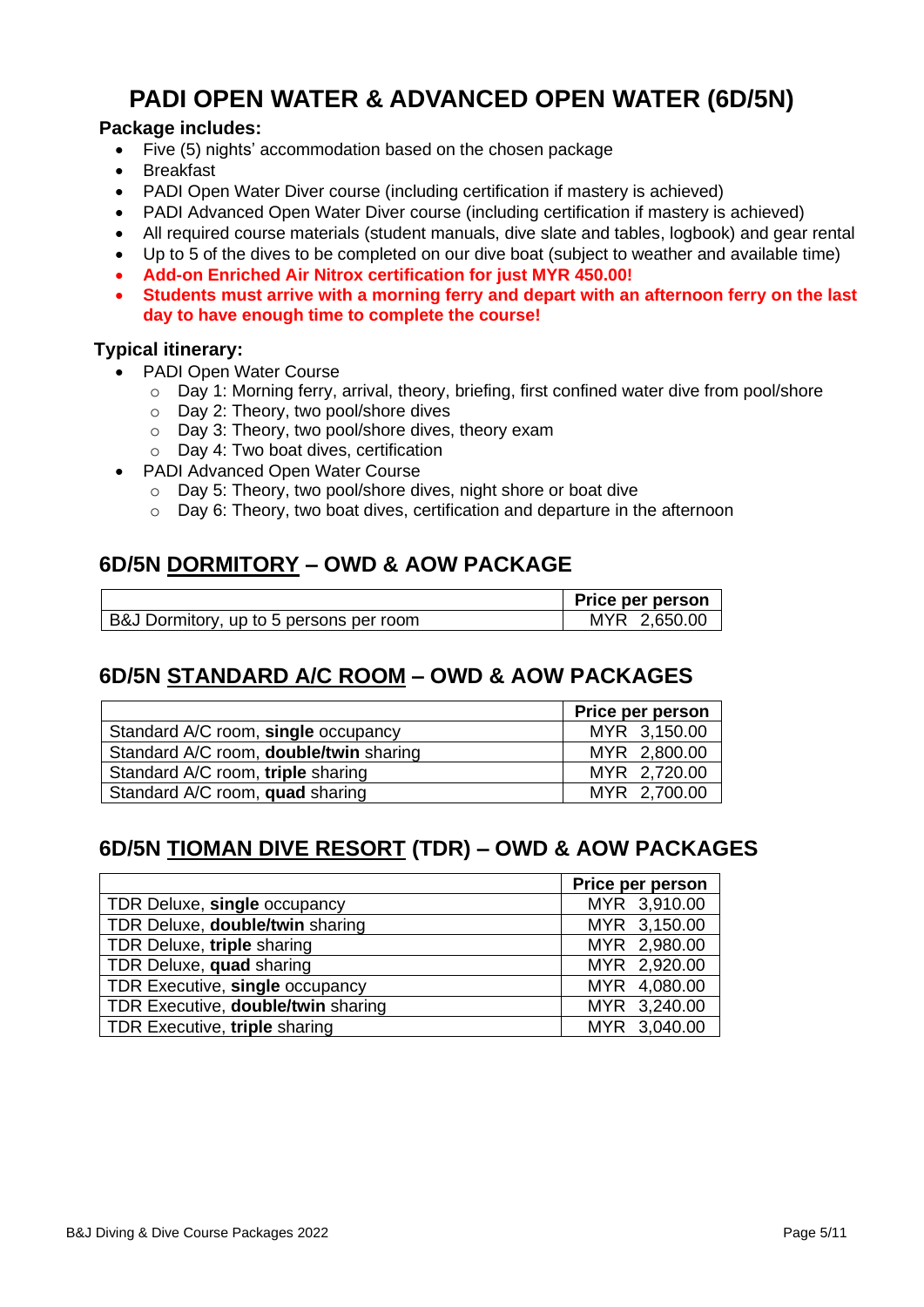## **PADI EFR & RESCUE DIVER COURSES (4D/3N)**

#### <span id="page-5-0"></span>**Package includes:**

- Three (3) nights' accommodation based on the chosen package
- Breakfast
- EFR Emergency First Responder course (including certification)
- PADI Rescue Diver course (including certification if mastery is achieved)
- All required course materials (student manuals and emergency procedure slate)
- All dive equipment rental if required
- Two dives to be completed on our dive boat (subject to weather conditions)
- **Students must arrive with a morning ferry and depart with an afternoon ferry on the last day to have enough time to complete the course!**

#### **Typical itinerary:**

- Day 1: Arrival with a morning ferry, EFR Course, Rescue theory, one pool/shore dive
- Day 2: Rescue theory, two pool/shore dives
- Day 3: Rescue theory, two pool/shore dives, final exam
- Day 4: Two Rescue dives from boat, certification, departure in the afternoon

## **4D/3N DORMITORY – EFR & RESCUE PACKAGE**

|                                         | Price per person |
|-----------------------------------------|------------------|
| B&J Dormitory, up to 5 persons per room | MYR 1.940.00     |

## **4D/3N STANDARD A/C ROOM – EFR & RESCUE PACKAGES**

|                                               | Price per person |
|-----------------------------------------------|------------------|
| Standard A/C room, single occupancy           | MYR 2,260.00     |
| Standard A/C room, <b>double/twin</b> sharing | MYR 2,050.00     |
| Standard A/C room, triple sharing             | MYR 2,000.00     |
| Standard A/C room, quad sharing               | MYR 1,990.00     |

## **4D/3N TIOMAN DIVE RESORT (TDR) – EFR & RESCUE PACKAGES**

|                                    | Price per person |
|------------------------------------|------------------|
| TDR Deluxe, single occupancy       | MYR 2,740.00     |
| TDR Deluxe, double/twin sharing    | MYR 2,260.00     |
| TDR Deluxe, triple sharing         | MYR 2,170.00     |
| TDR Deluxe, quad sharing           | MYR 2,130.00     |
| TDR Executive, single occupancy    | MYR 2,850.00     |
| TDR Executive, double/twin sharing | MYR 2,330.00     |
| TDR Executive, triple sharing      | MYR 2,200.00     |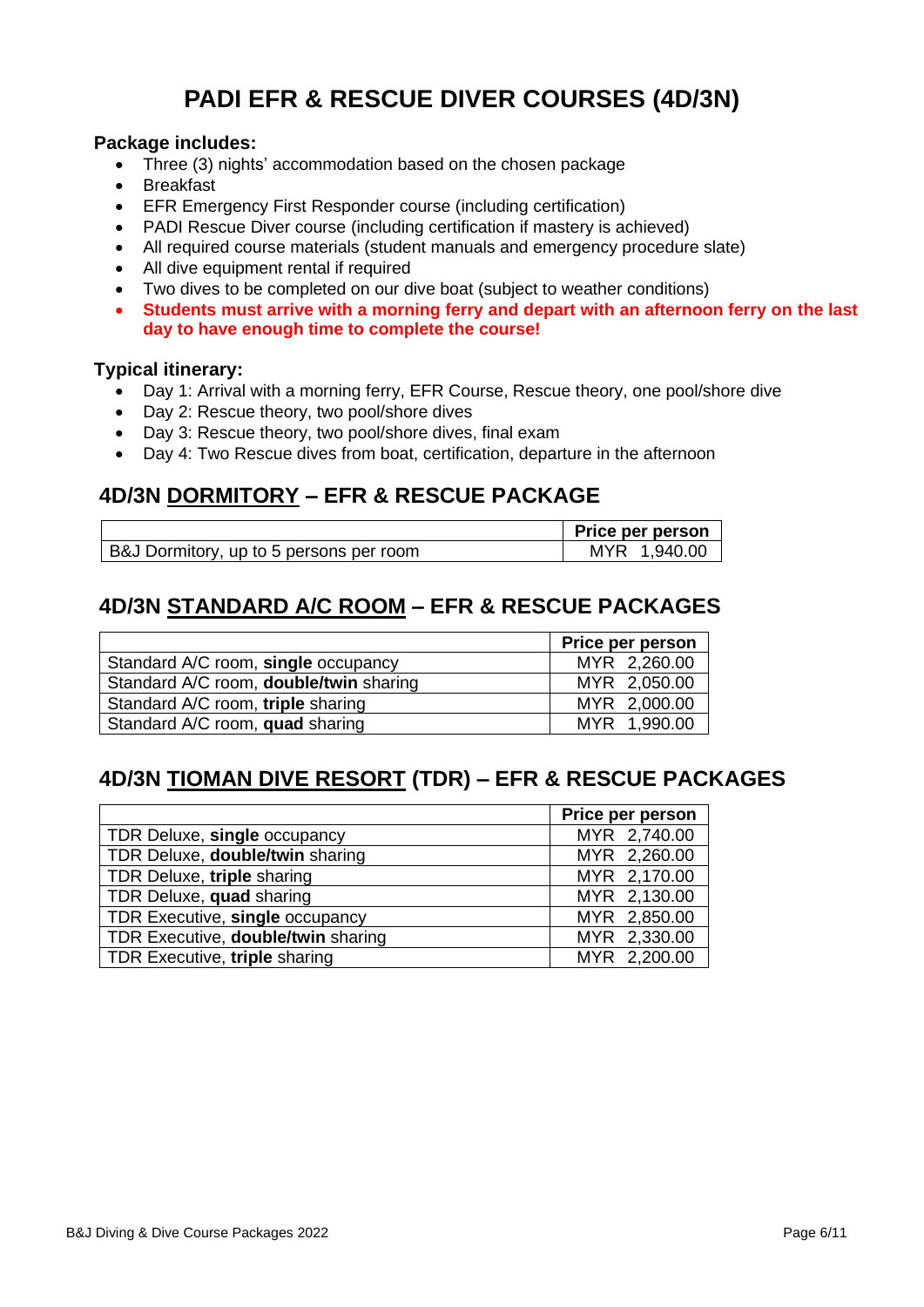## **LEISURE DIVING PACKAGES (FOR CERTIFIED DIVERS)**

#### <span id="page-6-0"></span>**Leisure Diving (Fun Dive) Packages include:**

- Accommodation based on the chosen package
- Breakfast
- **Two (2) boat dives per day (except on arrival day)**
	- 2D/1N package  $=$  3 dives
	- $\bullet$  3D/2N package = 6 dives
	- $\bullet$  4D/3N package = 8 dives
	- Extra night  $= 2$  dives
- Dive equipment rental if required (discount for having own dive gear: MYR 10.00/dive)
- Small dive groups (1:4 ratio)
- Additional boat, shore and night dives are available

#### **Diving prerequisites:**

- Must show valid proof of scuba diving certification
- B&J Refresher dive is mandatory for divers with less than 20 logged dives and/or who have not been diving within the past 12 months.
- You have the option of converting one of your boat dives to the Refresher Dive (surcharge of MYR 50.00) or to add the B&J Refresher to your dive package (surcharge of MYR 160.00).

#### **Typical itinerary of a diving day:**

- 8:30am to 12:30pm Morning dive trip including 2 boat dives
- 2:45pm to 5:00pm Afternoon dive trip including 1 boat dive
- <span id="page-6-1"></span>• 6:30pm to 8:30pm – Night dive (night dive surcharges apply)

## *DORMITORY* **LEISURE DIVING PACKAGES**

|                                                       | <b>Dives</b> | Price per person     |
|-------------------------------------------------------|--------------|----------------------|
| 2D/1N – Dormitory (up to 5 persons/room)              | 3            | <b>MYR</b><br>440.00 |
| 3D/2N - Dormitory (up to 5 persons/room)              | 6            | MYR<br>860.00        |
| $4D/3N$ – Dormitory (up to 5 persons/room)            | 8            | MYR.<br>1.150.00     |
| <b>Extra Night</b> – Dormitory (up to 5 persons/room) | ာ            | <b>MYR</b><br>280.00 |

## **STANDARD ROOM LEISURE DIVING PACKAGES**

<span id="page-6-2"></span>

|                                                    | <b>Dives</b> | Price per person       |  |
|----------------------------------------------------|--------------|------------------------|--|
| 2D/1N - Standard A/C room, single occupancy        | 3            | <b>MYR</b><br>520.00   |  |
| 2D/1N - Standard A/C room, double/twin sharing     | 3            | 470.00<br><b>MYR</b>   |  |
| $2D/1N$ – Standard A/C room, triple sharing        | 3            | 460.00<br><b>MYR</b>   |  |
| $2D/1N$ – Standard A/C room, quad sharing          | 3            | <b>MYR</b><br>450.00   |  |
|                                                    |              |                        |  |
| <b>3D/2N</b> – Standard A/C room, single occupancy | 6            | <b>MYR</b><br>1,020.00 |  |
| 3D/2N - Standard A/C room, double/twin sharing     | 6            | 920.00<br><b>MYR</b>   |  |
| 3D/2N - Standard A/C room, triple sharing          | 6            | <b>MYR</b><br>890.00   |  |
| 3D/2N - Standard A/C room, quad sharing            | 6            | <b>MYR</b><br>880.00   |  |
|                                                    |              |                        |  |
| 4D/3N - Standard A/C Room, single occupancy        | 8            | <b>MYR</b><br>1,390.00 |  |
| 4D/3N - Standard A/C room, double/twin sharing     | 8            | 1,240.00<br><b>MYR</b> |  |
| 4D/3N - Standard A/C Room, triple sharing          | 8            | <b>MYR</b><br>1,200.00 |  |
| 4D/3N - Standard A/C room, quad sharing            | 8            | 1,180.00<br><b>MYR</b> |  |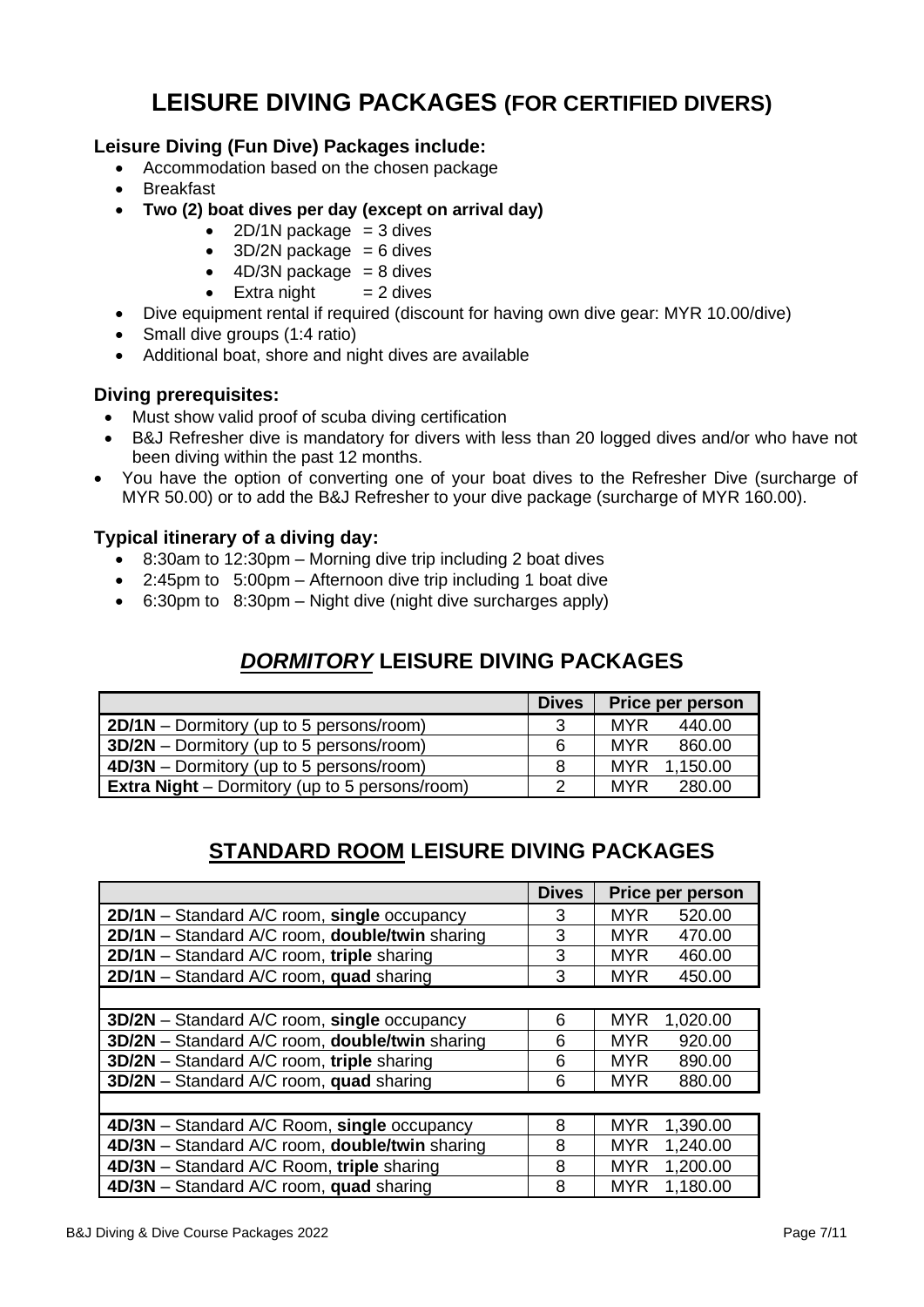## **STANDARD ROOM EXTENSION NIGHTS**

|                                                          | <b>Dives</b> |            | <b>Price per person</b> |
|----------------------------------------------------------|--------------|------------|-------------------------|
| <b>Extra Night</b> – Standard, single occupancy          | っ            | MYR        | 360.00                  |
| <b>Extra Night</b> – Standard <b>double/twin</b> sharing | 2            | <b>MYR</b> | 310.00                  |
| <b>Extra Night</b> – Standard <b>triple</b> sharing      | າ            | <b>MYR</b> | 300.00                  |
| <b>Extra Night</b> – Standard <b>quad</b> sharing        | າ            | <b>MYR</b> | 290.00                  |

## **TIOMAN DIVE RESORT LEISURE DIVING PACKAGES**

<span id="page-7-0"></span>

|                                                                | <b>Dives</b>   | Price per person       |
|----------------------------------------------------------------|----------------|------------------------|
| 2D/1N - TDR Deluxe, single occupancy                           | 3              | <b>MYR</b><br>710.00   |
| 2D/1N - TDR Deluxe, double/twin sharing                        | $\overline{3}$ | <b>MYR</b><br>550.00   |
| 2D/1N - TDR Deluxe, triple sharing                             | $\overline{3}$ | <b>MYR</b><br>520.00   |
| 2D/1N - TDR Deluxe quad sharing                                | 3              | 500.00<br><b>MYR</b>   |
| 2D/1N - TDR Executive, single occupancy                        | $\overline{3}$ | <b>MYR</b><br>750.00   |
| 2D/1N - TDR Executive, double/twin sharing                     | $\overline{3}$ | <b>MYR</b><br>570.00   |
| 2D/1N - TDR Executive, triple sharing                          | $\overline{3}$ | <b>MYR</b><br>530.00   |
|                                                                |                |                        |
| 3D/2N - TDR Deluxe, single occupancy                           | 6              | <b>MYR</b><br>1,400.00 |
| 3D/2N - TDR Deluxe, double/twin sharing                        | 6              | <b>MYR</b><br>1,080.00 |
| 3D/2N - TDR Deluxe, triple sharing                             | 6              | <b>MYR</b><br>1,000.00 |
| 3D/2N - TDR Deluxe quad sharing                                | 6              | <b>MYR</b><br>980.00   |
| 3D/2N - TDR Executive, single occupancy                        | 6              | <b>MYR</b><br>1,480.00 |
| 3D/2N - TDR Executive, double/twin sharing                     | 6              | <b>MYR</b><br>1,120.00 |
| 3D/2N - TDR Executive, triple sharing                          | $\overline{6}$ | <b>MYR</b><br>1,040.00 |
|                                                                |                |                        |
| 4D/3N - TDR Deluxe, single occupancy                           | 8              | <b>MYR</b><br>1,930.00 |
| 4D/3N - TDR Deluxe, double/twin sharing                        | 8              | <b>MYR</b><br>1,460.00 |
| 4D/3N - TDR Deluxe, triple sharing                             | 8              | 1,360.00<br><b>MYR</b> |
| 4D/3N - TDR Deluxe quad sharing                                | 8              | 1,320.00<br><b>MYR</b> |
| 4D/3N - TDR Executive, single occupancy                        | 8              | <b>MYR</b><br>2,040.00 |
| 4D/3N - TDR Executive, double/twin sharing                     | 8              | 1,520.00<br><b>MYR</b> |
| 4D/3N - TDR Executive, triple sharing                          | 8              | 1,400.00<br><b>MYR</b> |
|                                                                |                |                        |
| Extra night - TDR Deluxe, single occupancy                     | $\overline{2}$ | <b>MYR</b><br>520.00   |
| Extra night - TDR Deluxe, double/twin sharing                  | $\overline{c}$ | <b>MYR</b><br>380.00   |
| <b>Extra night</b> - TDR Deluxe, triple sharing                | $\overline{2}$ | <b>MYR</b><br>350.00   |
| Extra night - TDR Deluxe quad sharing                          | $\overline{2}$ | 330.00<br><b>MYR</b>   |
| Extra night - TDR Executive, single occupancy                  | $\overline{2}$ | <b>MYR</b><br>550.00   |
| <b>Extra night</b> – TDR Executive, <b>double/twin</b> sharing | $\overline{c}$ | <b>MYR</b><br>390.00   |
| <b>Extra night</b> - TDR Executive, triple sharing             | $\overline{2}$ | <b>MYR</b><br>360.00   |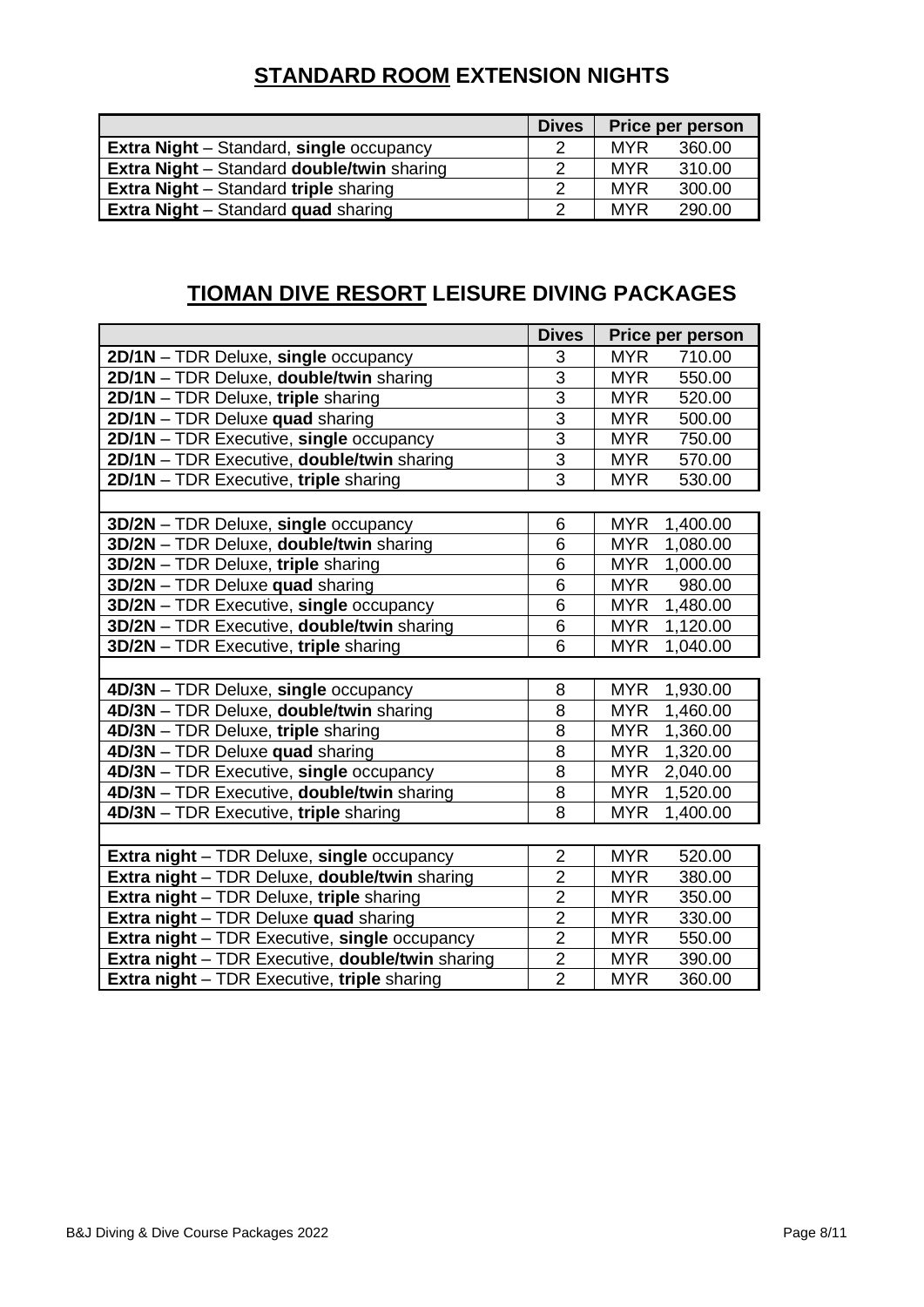## <span id="page-8-0"></span>**GENERAL TERMS & CONDITIONS**

## **RESERVATION & BOOKING**

- Reservations must be submitted via email to [info@tiomandiveresort.com](mailto:info@tiomandiveresort.com) or to the person you are in contact with.
- Reservations are only guaranteed once confirmed by us via email and deposit has been received

#### **PAYMENT TERMS**

- A deposit of MYR 400.00 per person is required upon booking
	- $\circ$  Deposits are non-refundable but can be carried forward if necessary (see Cancellation Policy for more details)
- The remaining balance of your booking value can either be paid in advance or upon arrival

#### **CANCELLATION POLICY**

• The initial deposit is non-refundable, but can be carried forward provided that we receive a written cancellation/postponement notice not less than 14 days before arrival

#### **UNUSED SERVICES**

• There will be no refund if a customer decides not to utilize the dives/services included in the package

#### **CONDITIONS FOR DIVING**

- Leisure diving packages can only be offered to already certified divers
- All guests will be required to sign a Liability/Release Form (waiver) upon arrival and abide by all diving and safety rules of the dive center/resort

#### **FORCE MAJEURE**

We will not be liable in whole or in part by any cause beyond our control due to fire, flood, weather, strikes or other labor disputes, shortage of materials, transportation difficulties, accident, war, riot, acts of God or change of laws.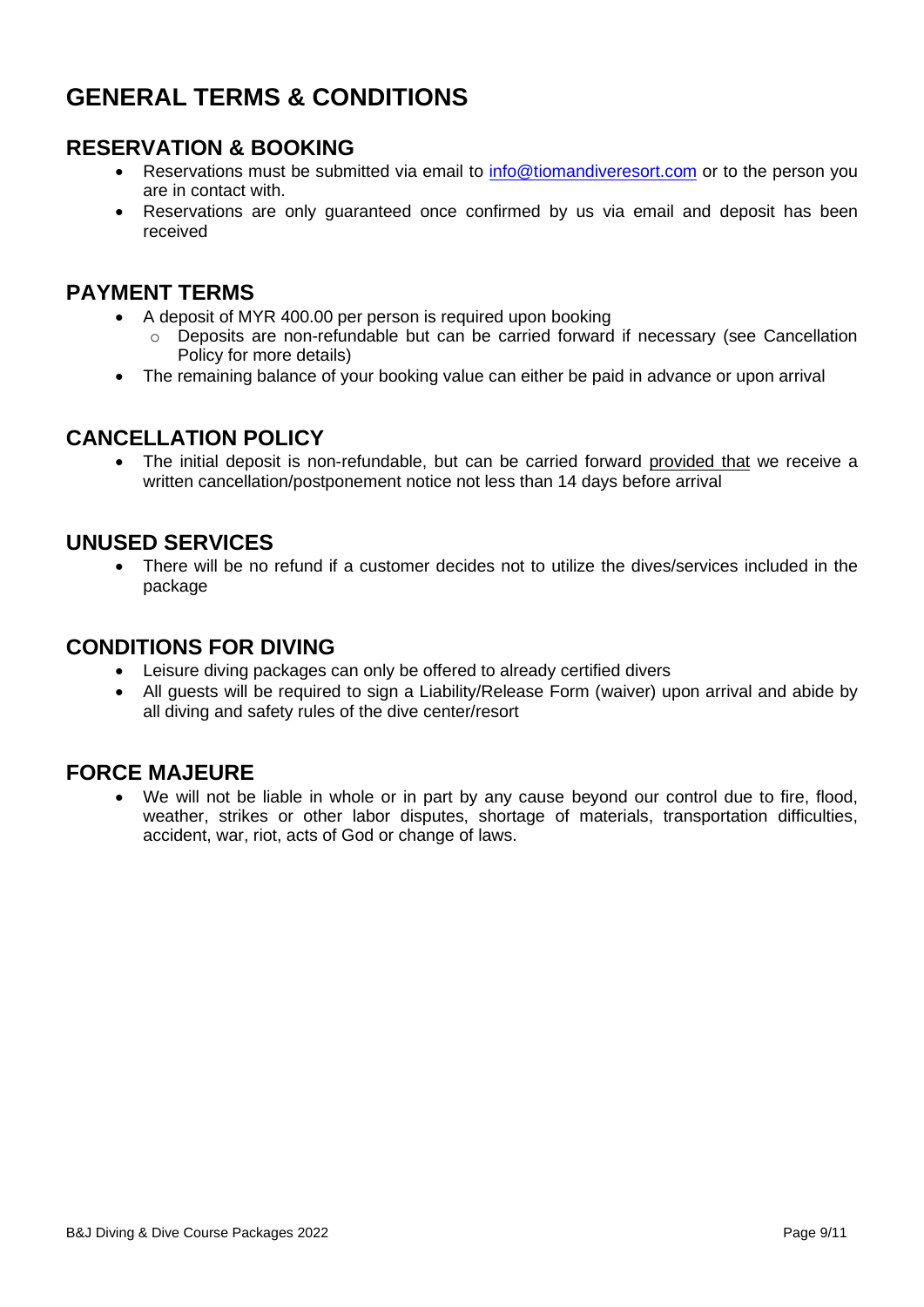## **DIVING SCHEDULES AND REGULATIONS**

#### **DIVE GUIDE / INSTRUCTOR RATIOS**

• B&J shall maintain small group sizes at all times, with an average guide or instructor to diver ratio of 1:4 and a maximum ratio of 1:6

#### **BOAT DIVES**

- B&J operates several dive boats (wooden boats and speedboats)
- B&J conducts up to 5 boat dives daily:
	- o Morning dive trip including 2 boat dives (departs at 9am and returns to base at 1pm)
	- o Single afternoon boat dive (departs at 3pm, returns at 5pm)
	- o Night dives from shore or from the boat starting at 7pm
- Dive site selection will be decided by the manager in charge and depend on current dive conditions, diver experience and where we have dived in previous days

#### **NIGHT DIVES**

- Night dives (shore or boat dives) are conducted upon request daily
- We recommend that all night divers have had night diving education/experience before
- B&J offers PADI Night Adventure Dives for those divers without prior night diving experience

#### **DIVE EQUIPMENT**

- B&J has over 80 rental sets available (Scubapro & Aqualung)
- Dive equipment is regularly serviced by our certified scuba technicians
- Compressor breathing air is regularly sent to a laboratory in the USA for testing. We are proud to offer the best scuba breathing air available in Malaysia and are the only dive center in Malaysia to receive the "Bauer Pure Air Certificate"

#### **BUDDY SYSTEM AND DEPTH LIMITATIONS**

- All dives must be with a buddy; no solo diving is allowed (exception for certified technical divers or solo-divers with appropriate education and equipment)
- We will provide a dive buddy for single travelers
- Diving depth is limited to a maximum of 30 meters (90feet)
- Diving time is limited by your dive computer/dive tables and/or by your air consumption
- Decompression diving is not permitted, except during technical diving courses/dives

#### **SURFACE INTERVALS**

• For safety measures, a mandatory minimum 45 minutes surface interval is required before the next consecutive dive, regardless of whether divers are planning dives using a computer or tables

#### **FLYING AFTER DIVING**

• The latest recommendation in regards of flying after diving indicates that divers should wait a minimum of 12 hours before flying after a single dive or 18 hours after multiple dives

#### **FINAL DISCRETION**

- B&J Diving Centre / Tioman Dive Resort reserves final discretion on who may or may not conduct any type of diving (based on a diver's experience, date of last dive, etc.
- We reserve the right to stop a person from scuba diving if a diver is or becomes physically incapacitated by injuries, illness, intoxication, 'hangovers', etc.
- If a diver is risking his own health or that of others by showing unsafe or aggressive behavior we reserve the right to stop this person from diving